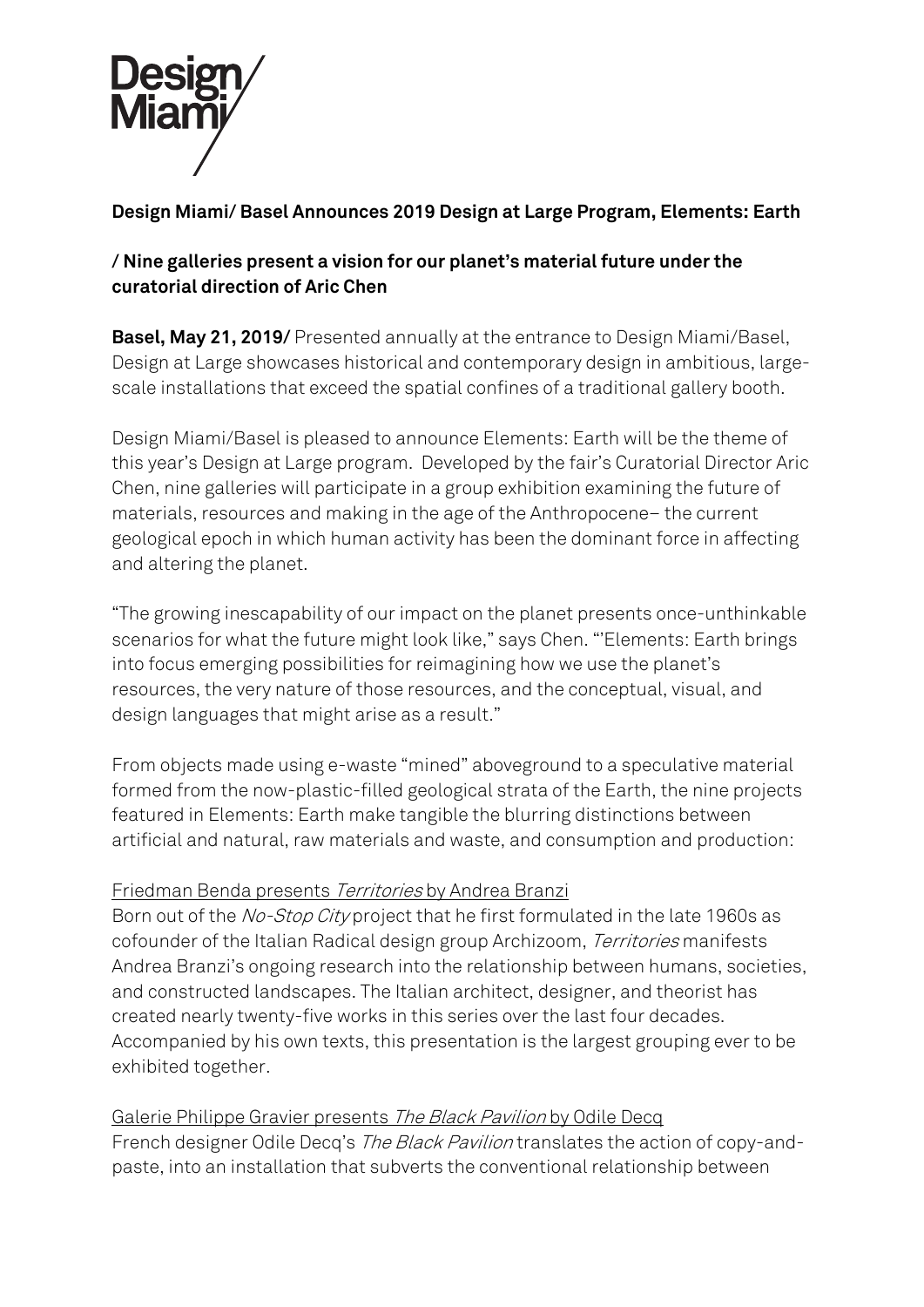

pavilion, context, and viewer. From the exterior, the dark and opaque black-glass structure is transformed by collage-like light sculptures—created by Patrick Rimoux and inspired by Decq's vision of nature—that are projected onto its surface. From the interior, the pavilion's one-way-mirrored glass offers a view to the outside, creating a voyeuristic tension that questions our relationship with ourselves, one another, and our surroundings.

### Giustini / Stagetti presents Ore Streams by Formafantasma

Formafantasma's Ore Streams proposes an alternative to below-ground mining at a time when already extracted metals and minerals are plentiful in the form of electronic waste. Part of a broader analysis on the meaning of production and how design can facilitate a more responsible use of resources, Ore Streams' furniture objects are made using recycled materials and incorporate e-waste. Moreover, they have been conceived for office use, where modern design principles based on efficiency, ideal standards, and a universal style are most visible. The evocation of corporate life also works to reference the bureaucracies responsible for regulating and capitalizing on the circulation of natural resources, minerals, and waste used in the global production of goods. The installation includes an animation that visualizes potential design strategies for facilitating repair and recycling based on extensive interviews with recyclers, NGOs, lawmakers, manufacturers, and scholars.

## Etage Projects presents A Million Times and Leaking Fountain by FOS and Piano by Guillermo Santomá

These three works, made separately by the Danish artist FOS and the Spanish designer Guillermo Santomá, together reflect on the role of human beings in the newly declared epoch of the Anthropocene. FOS's film A Million Times depicts an explorer's echoing journey into the Arctic, while the neon installation *Leaking* Fountain was first displayed in 2018 on an island in Copenhagen harbor, suggesting that the origins of that body of water might be broken plumbing. Functioning as a working instrument, Santomá's *Piano* is made of roughhewn foam embedded with speakers, evoking an ambiguous relic of a postindustrial future.

#### Galerie VIVID presents Metamorphism by Shahar Livne

By combining plastic fragments with minerals and placing them under heat and pressure to simulate the Earth's geological processes, Shahar Livne's Metamorphism investigates the nature of emerging materials at a time when plastic has become part of the planet's stratigraphy. Alongside objects made from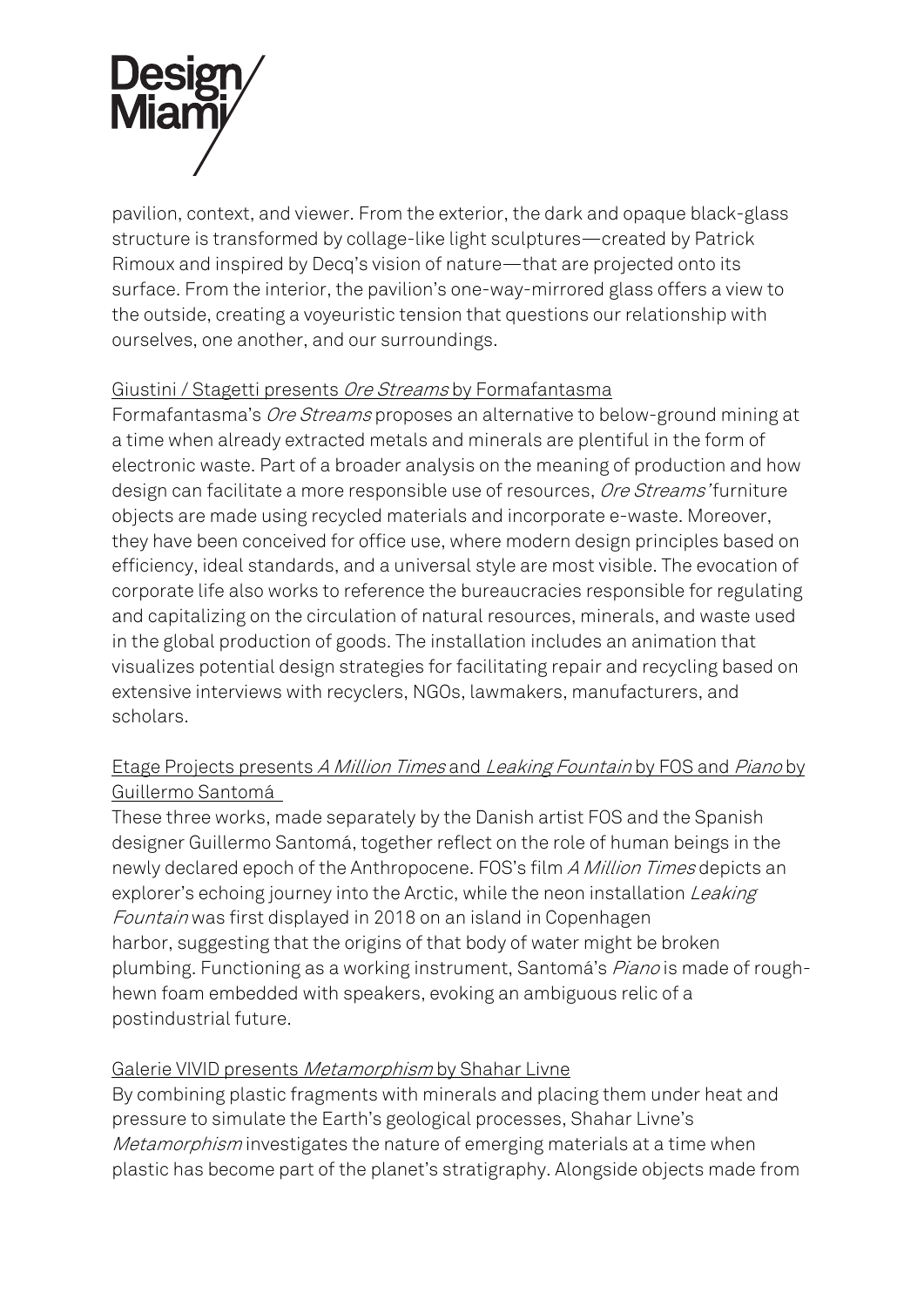

the resulting composite, the installation includes a video, created with artist Alan Boom, that reflects on the notion of plastic as a nonbiodegradable "hyper object" that functions outside of the cycles of life and death.

### Mercado Moderno presents Manimal by Mameluca Studio

Manimal is the result of Mameluca Studio's observations of the Brazilian birds joão de barro, joão graveto, and tecelões, known as "the weaver birds," who use natural detritus––mud, sticks, and leaves––to build their nests. The Rio de Janeiro–based designers' installation of three nest-like structures made of reclaimed wood, bulrush fibers, cardboard pulp, reused fishing nets, and other materials contrasts our creation and disposal of waste products with the birds' reliance on natural debris, thus proposing new hierarchies around notions of waste.

### Friedman Benda presents Bleached II by Erez Nevi Pana

Bleached II is Israeli designer Erez Nevi Pana's continuation of a body of work that explores the consequences of mineral extraction at the Dead Sea. For these new furniture designs, Nevi Pana has submerged aluminum structures encased in luffa into the highly saline water of an industrial evaporation pond at the Dead Sea Works plant. Twenty million tons of salt sink to the bottom of the pond every year, a byproduct of the production of potash and bromine. Immersed in the water, Nevi Pana's pieces naturally become encrusted in crystallized salt, providing a reimagining of possible constructive outcomes of humanity's interference with nature, all the while exploring the convergence of the organic and the ornate.

#### Jason Jacques Gallery presents Moss Tower by Kim Simonsson

Finnish ceramicist Kim Simonsson's Moss People sculptures––handmade in the artist's studio in Fiskars, Finland––result from a flocking technique that combines stoneware, paint, and green nylon fiber to give them their soft, moss-like texture. Inspired by Nordic fables and fairytales, the figures form an arboreal community that literally gathers moss through eerie stillness. Building on their narrative, Simonsson is presenting them here on tiers of metal scaffolding that offer an industrial reinterpretation of the forest they inhabit.

#### Joseph Walsh Studio presents Magnus V

The largest work to date in his *Magnus* series, Irish designer Joseph Walsh's Magnus V is made using layers of olive ash wood that push the material's formal and technical possibilities. Working with the wood's inherent properties, Walsh has produced a kind of extreme nature with a complex, ribbon-like geometry that balances at a scale large enough to redefine the space it occupies. Magnus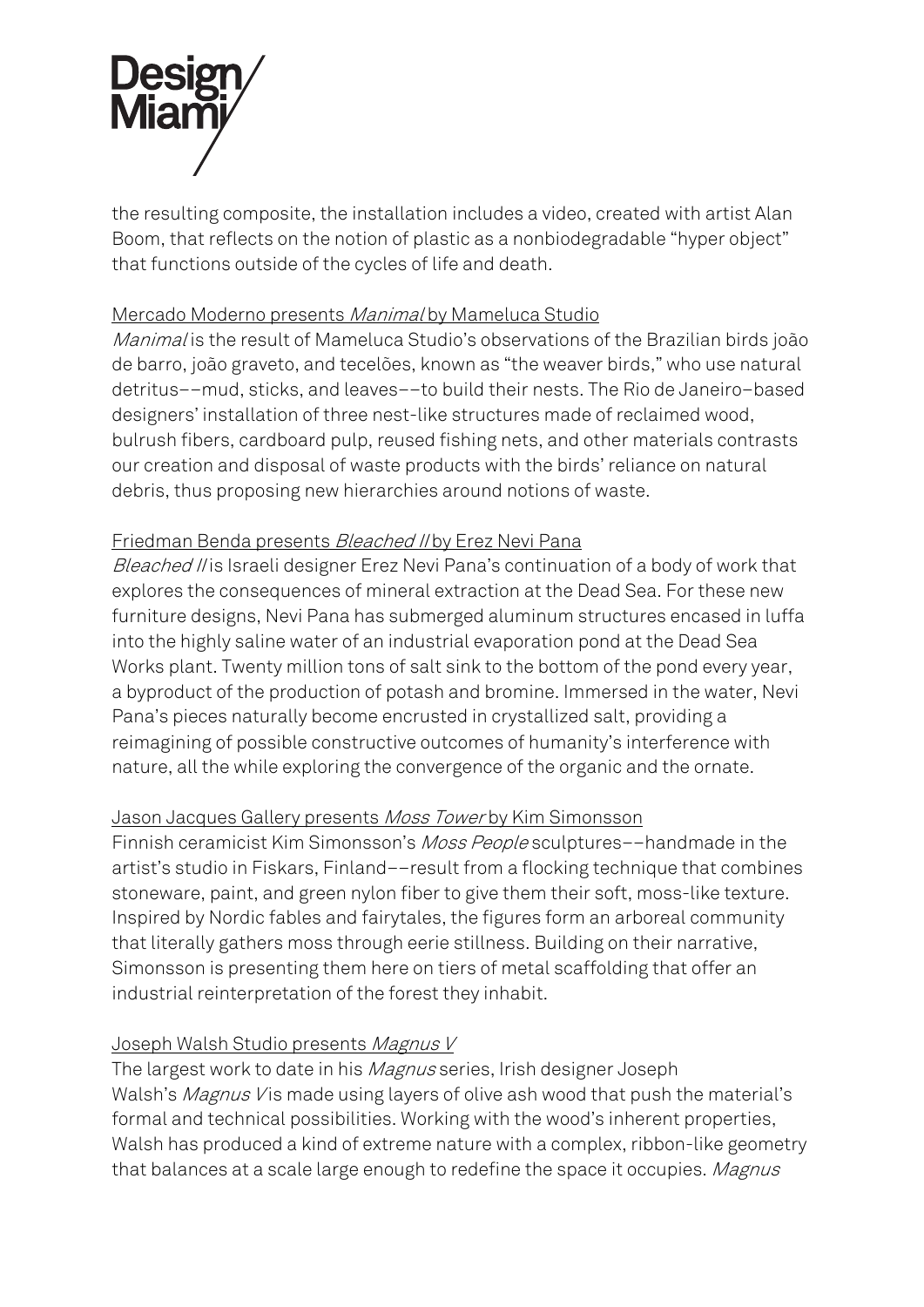

V is presented with Walsh's *Eximon*, a Kilkenny limestone bench with naturally embedded fossils in low relief.

## **Design Miami/ Basel 2019 Exhibitors/**

## **Galleries/**

ammann//gallery/ Cologne Carpenters Workshop Gallery/ Paris, New York, San Francisco, and London Caterina Tognon/ Venice CONVERSO/ Chicago Cristina Grajales Gallery/ New York Demisch Danant/ New York Erastudio Apartment-Gallery/ Milan Erik Thomsen Gallery/ New York Friedman Benda/ New York Functional Art Gallery/ Berlin Galerie Chastel-Maréchal/ Paris Galerie Eric Philippe/ Paris Galerie Jacques Lacoste/ Paris Galerie kreo/ London and Paris Galerie Maria Wettergren/ Paris Galerie Matthieu Richard/ Paris Galerie Meubles et Lumières/ Paris Galerie Mitterrand/ Paris Galerie Pascal Cuisinier/ Paris Galerie Patrick Seguin/ London and Paris Galerie Philippe Gravier/ Paris Galerie Regis Mathieu/ Paris Galerie VIVID/ Rotterdam Galleria Antonella Villanova/ Florence Galleria Rossella Colombari/ Milan Galleri Feldt/ Copenhagen Gallery ALL/Beijing and Los Angeles Gate 5/ Monaco Giustini / Stagetti/ Rome Gokelaere & Robinson/ Brussels and Knokke Hostler Burrows/ New York Jousse Entreprise/ Paris LAFFANOUR–Galerie Downtown/ Paris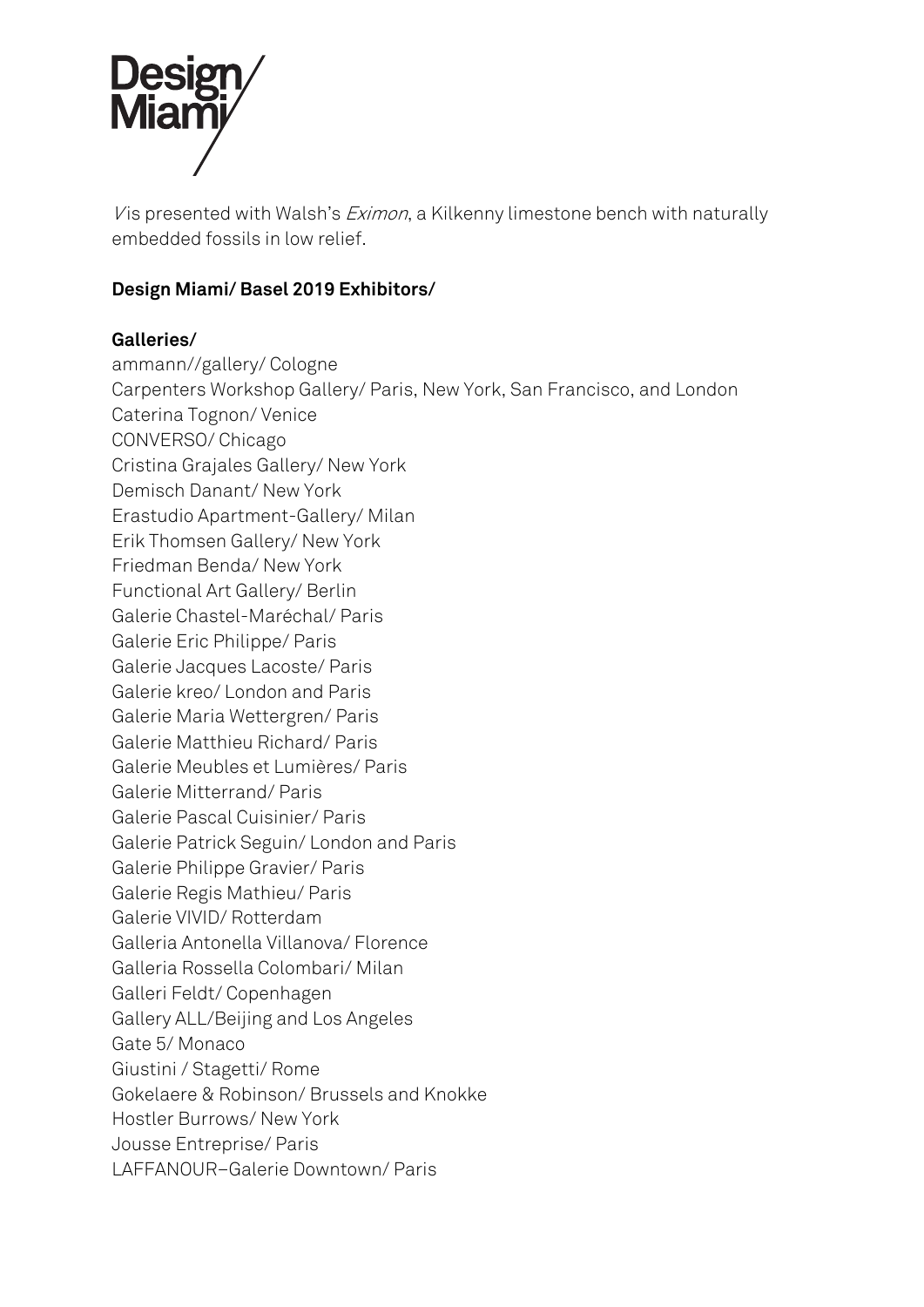

LEBRETON/ San Francisco Magen H Gallery/ New York MANIERA/ Brussels Marc Heiremans/ Antwerp Mercado Moderno/ Rio De Janeiro Nilufar Gallery/ Milan Patrick Parrish Gallery/ New York Pierre Marie Giraud/ Brussels Salon 94 Design/ New York Side Gallery/ Barcelona The Future Perfect/ Los Angeles, New York, and San Francisco Thomas Fritsch–ARTRIUM/ Paris

### **Curios/**

Atelier Swarovski presents Crystal Blind by Studio Brynjar & Veronika and Slanted Tiles by Study O Portable Armel Soyer presents Remember by Olga Engel Boghossian presents Gold Thread Camp Design Gallery presents Three Characters in the Second Act: The Royal Family by Adam Nathaniel Furman Caroline Van Hoek presents TOAST Didier Ltd presents Paint it Black by Louise Nevelson DIMOREGALLERY presents PIERO! Galerie SCENE OUVERTE presents Phantasmagoria Lindsey Adelman Presents Paradise City Mathieu Lehanneur presents Inverted Gravity Nilufar Gallery presents FAR Oscar Humphries presents Japonism Paul Hughes Fine Arts presents Confluences: From Ancient Andes to Bauhaus Syz Art Jewels presents Dino Runes by Kerstin Brätsch

#### **Schedule of Events/**

Preview Day/ By invitation only/ Monday, June 10, 2019 Collectors Preview/ 12–6pm Vernissage/ 6–8pm

#### **Public Show Days/**

Tuesday, June 11/ 11am–8pm